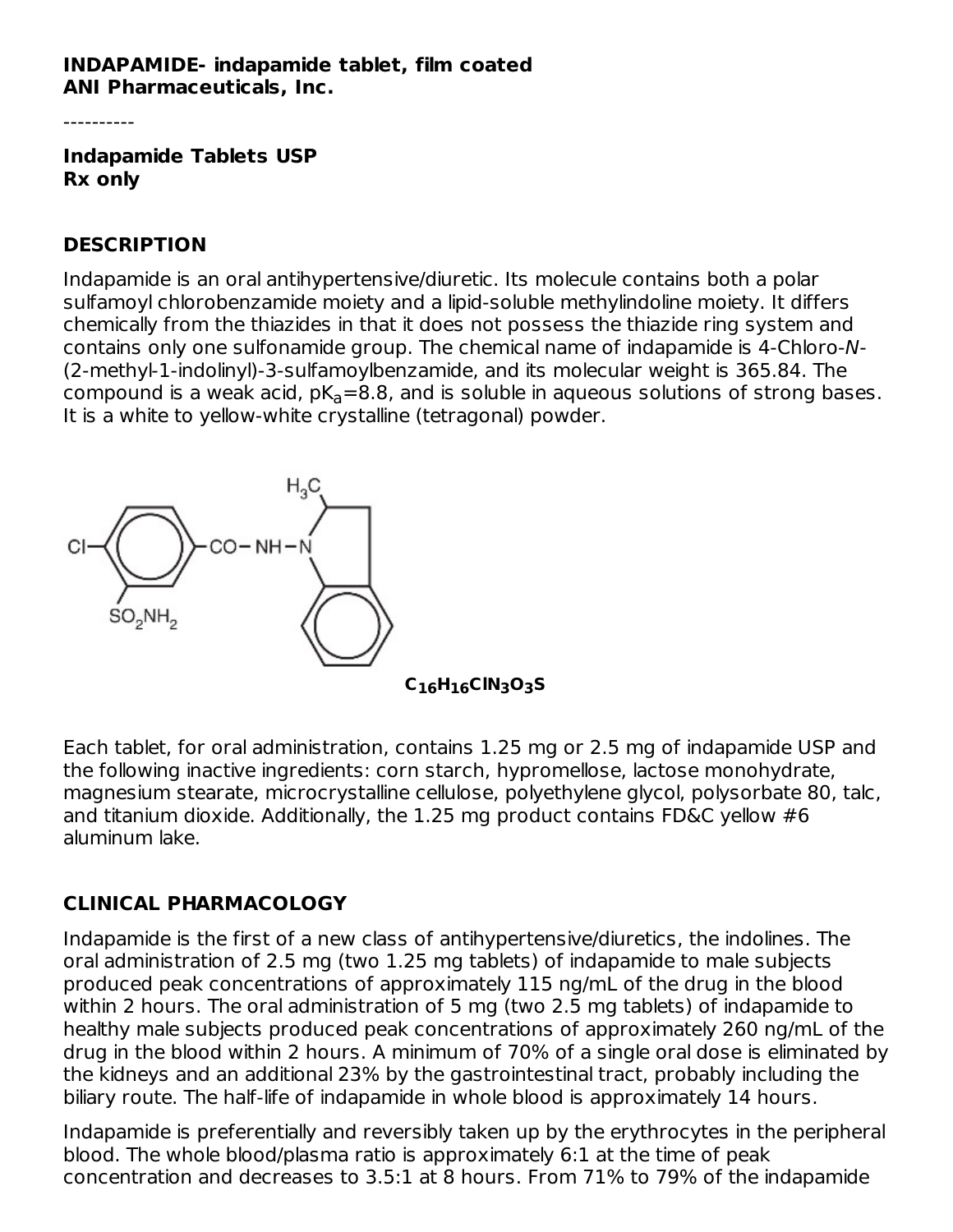in plasma is reversibly bound to plasma proteins.

Indapamide is an extensively metabolized drug, with only about 7% of the total dose administered, recovered in the urine as unchanged drug during the first 48 hours after administration. The urinary elimination of  $^{14}$ C-labeled indapamide and metabolites is biphasic with a terminal half-life of excretion of total radioactivity of 26 hours.

In a parallel design double-blind, placebo controlled trial in hypertension, daily doses of indapamide between 1.25 mg and 10 mg produced dose-related antihypertensive effects. Doses of 5 mg and 10 mg were not distinguishable from each other although each was differentiated from placebo and 1.25 mg indapamide. At daily doses of 1.25 mg, 5 mg and 10 mg, a mean decrease of serum potassium of 0.28, 0.61 and 0.76 mEq/L, respectively, was observed and uric acid increased by about 0.69 mg/100 mL.

In other parallel design, dose-ranging clinical trials in hypertension and edema, daily doses of indapamide between 0.5 mg and 5 mg produced dose related effects. Generally, doses of 2.5 mg and 5 mg were not distinguishable from each other although each was differentiated from placebo and from 0.5 mg or 1 mg indapamide. At daily doses of 2.5 mg and 5 mg a mean decrease of serum potassium of 0.5 and 0.6 mEq/Liter, respectively, was observed and uric acid increased by about 1 mg/100 mL.

At these doses, the effects of indapamide on blood pressure and edema are approximately equal to those obtained with conventional doses of other antihypertensive/diuretics.

In hypertensive patients, daily doses of 1.25 mg, 2.5 mg and 5 mg of indapamide have no appreciable cardiac inotropic or chronotropic effect. The drug decreases peripheral resistance with little or no effect on cardiac output, rate or rhythm. Chronic administration of indapamide to hypertensive patients has little or no effect on glomerular filtration rate or renal plasma flow.

Indapamide had an antihypertensive effect in patients with varying degrees of renal impairment, although in general, diuretic effects declined as renal function decreased.

In a small number of controlled studies, indapamide taken with other antihypertensive drugs such as hydralazine, propranolol, guanethidine, and methyldopa, appeared to have the additive effect typical of thiazide-type diuretics.

# **INDICATIONS AND USAGE**

Indapamide tablets are indicated for the treatment of hypertension, alone or in combination with other antihypertensive drugs.

Indapamide tablets are also indicated for the treatment of salt and fluid retention associated with congestive heart failure.

# **Usage in Pregnancy**

The routine use of diuretics in an otherwise healthy woman is inappropriate and exposes mother and fetus to unnecessary hazard (see **PRECAUTIONS**).

Diuretics do not prevent development of toxemia of pregnancy, and there is no satisfactory evidence that they are useful in the treatment of developed toxemia.

Edema during pregnancy may arise from pathological causes or from the physiologic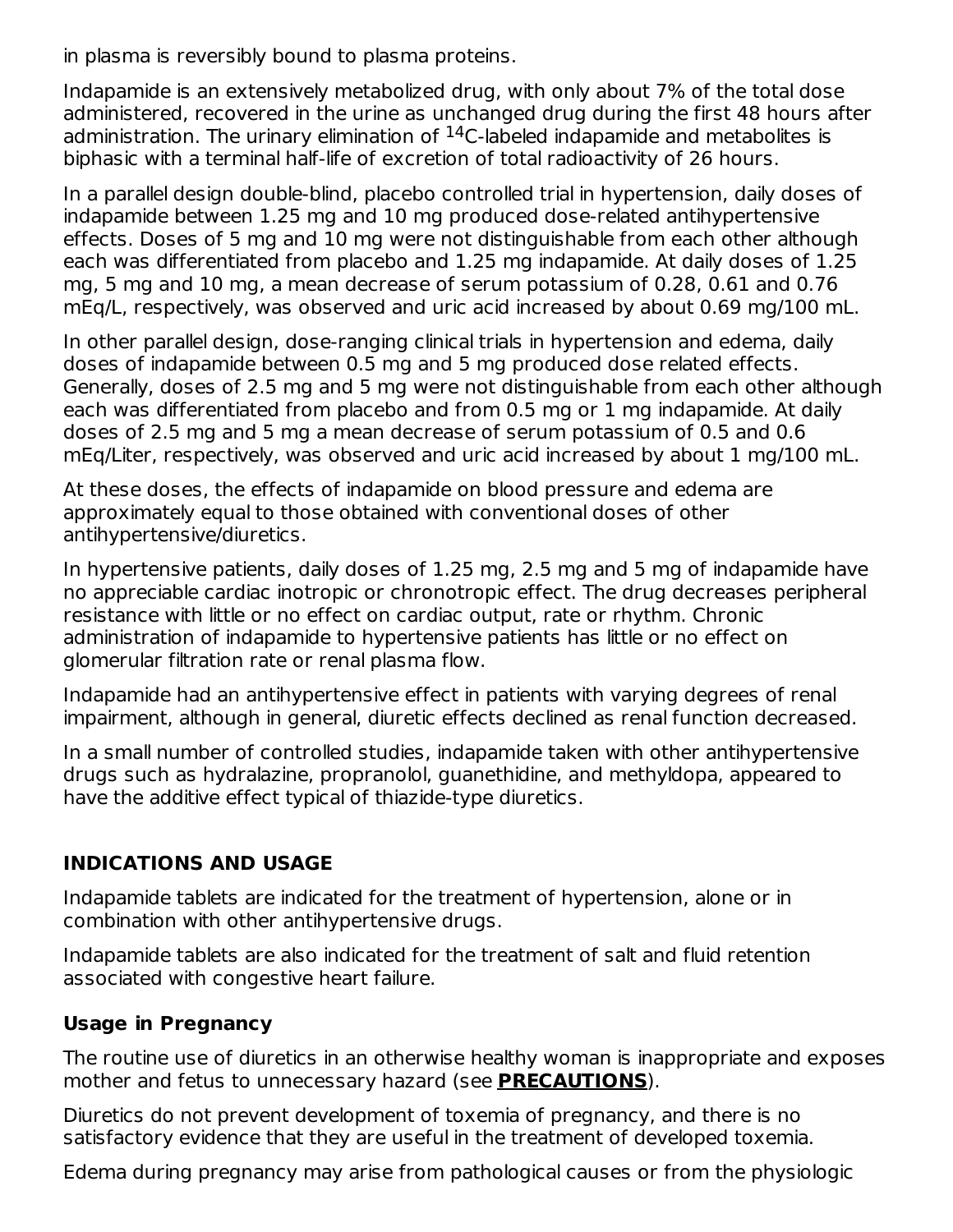and mechanical consequences of pregnancy. Indapamide is indicated in pregnancy when edema is due to pathologic causes, just as it is in the absence of pregnancy (however, see **PRECAUTIONS**). Dependent edema in pregnancy, resulting from restriction of venous return by the expanded uterus, is properly treated through elevation of the lower extremities and use of support hose; use of diuretics to lower intravascular volume in this case is illogical and unnecessary. There is hypervolemia during normal pregnancy which is not harmful to either the fetus or the mother (in the absence of cardiovascular disease), but which is associated with edema, including generalized edema in the majority of pregnant women. If this edema produces discomfort, increased recumbency will often provide relief. In rare instances, this edema may cause extreme discomfort which is not relieved by rest. In these cases, a short course of diuretics may provide relief and may be appropriate.

# **CONTRAINDICATIONS**

Anuria.

Known hypersensitivity to indapamide or to other sulfonamide-derived drugs.

# **WARNINGS**

Severe cases of hyponatremia, accompanied by hypokalemia have been reported with recommended doses of indapamide. This occurred primarily in elderly females. (See **PRECAUTIONS, Geriatric Use**.) This appears to be dose related. Also, a large casecontrolled pharmacoepidemiology study indicates that there is an increased risk of hyponatremia with indapamide 2.5 mg and 5 mg doses. Hyponatremia considered possibly clinically significant (< 125 mEq/L) has not been observed in clinical trials with the 1.25 mg dosage (see **PRECAUTIONS**). Thus, patients should be started at the 1.25 mg dose and maintained at the lowest possible dose. (See **DOSAGE AND ADMINISTRATION**.)

Hypokalemia occurs commonly with diuretics (see **ADVERSE REACTIONS, Hypokalemia**), and electrolyte monitoring is essential, particularly in patients who would be at increased risk from hypokalemia, such as those with cardiac arrhythmias or who are receiving concomitant cardiac glycosides.

In general, diuretics should not be given concomitantly with lithium because they reduce its renal clearance and add a high risk of lithium toxicity. Read prescribing information for lithium preparations before use of such concomitant therapy.

# **PRECAUTIONS**

# **General**

# Hypokalemia, Hyponatremia, and Other Fluid and Electrolyte Imbalances

Periodic determinations of serum electrolytes should be performed at appropriate intervals. In addition, patients should be observed for clinical signs of fluid or electrolyte imbalance, such as hyponatremia, hypochloremic alkalosis, or hypokalemia. Warning signs include dry mouth, thirst, weakness, fatigue, lethargy, drowsiness, restlessness,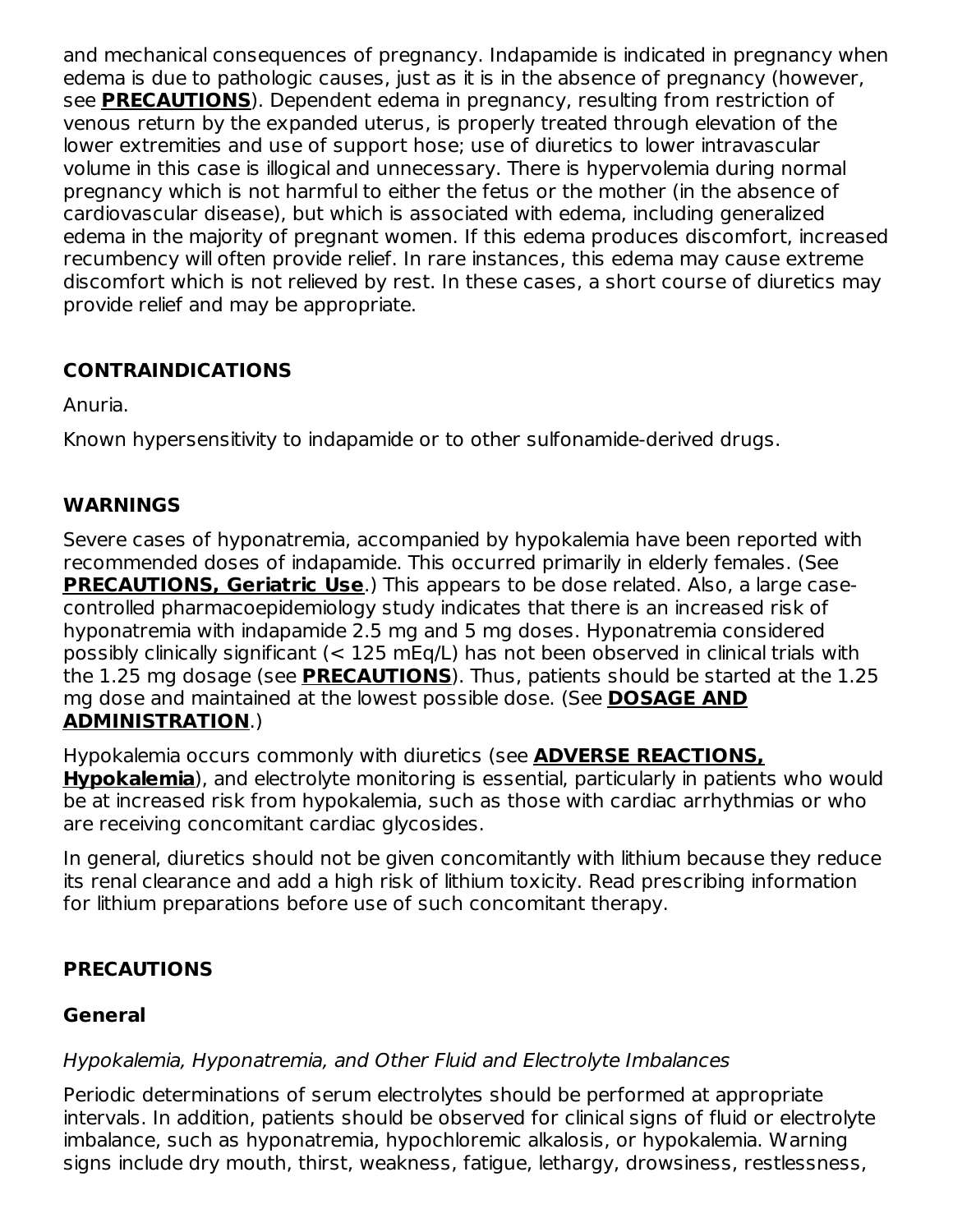muscle pains or cramps, hypotension, oliguria, tachycardia, and gastrointestinal disturbance. Electrolyte determinations are particularly important in patients who are vomiting excessively or receiving parenteral fluids, in patients subject to electrolyte imbalance (including those with heart failure, kidney disease, and cirrhosis), and in patients on a salt-restricted diet.

The risk of hypokalemia secondary to diuresis and natriuresis is increased when larger doses are used, when the diuresis is brisk, when severe cirrhosis is present, and during concomitant use of corticosteroids or ACTH. Interference with adequate oral intake of electrolytes will also contribute to hypokalemia. Hypokalemia can sensitize or exaggerate the response of the heart to the toxic effects of digitalis, such as increased ventricular irritability.

Dilutional hyponatremia may occur in edematous patients; the appropriate treatment is restriction of water rather than administration of salt, except in rare instances when the hyponatremia is life threatening. However, in actual salt depletion, appropriate replacement is the treatment of choice. Any chloride deficit that may occur during treatment is generally mild and usually does not require specific treatment except in extraordinary circumstances as in liver or renal disease. Thiazide-like diuretics have been shown to increase the urinary excretion of magnesium; this may result in hypomagnesemia.

### Hyperuricemia and Gout

Serum concentrations of uric acid increased by an average of 0.69 mg/100 mL in patients treated with indapamide 1.25 mg, and by an average of 1 mg/100 mL in patients treated with indapamide 2.5 mg and 5 mg, and frank gout may be precipitated in certain patients receiving indapamide (see **ADVERSE REACTIONS**). Serum concentrations of uric acid should, therefore, be monitored periodically during treatment.

### Renal Impairment

Indapamide, like the thiazides, should be used with caution in patients with severe renal disease, as reduced plasma volume may exacerbate or precipitate azotemia. If progressive renal impairment is observed in a patient receiving indapamide, withholding or discontinuing diuretic therapy should be considered. Renal function tests should be performed periodically during treatment with indapamide.

### Impaired Hepatic Function

Indapamide, like the thiazides, should be used with caution in patients with impaired hepatic function or progressive liver disease, since minor alterations of fluid and electrolyte balance may precipitate hepatic coma.

# Glucose Tolerance

Latent diabetes may become manifest and insulin requirements in diabetic patients may be altered during thiazide administration. A mean increase in glucose of 6.47 mg/dL was observed in patients treated with indapamide 1.25 mg, which was not considered clinically significant in these trials. Serum concentrations of glucose should be monitored routinely during treatment with indapamide.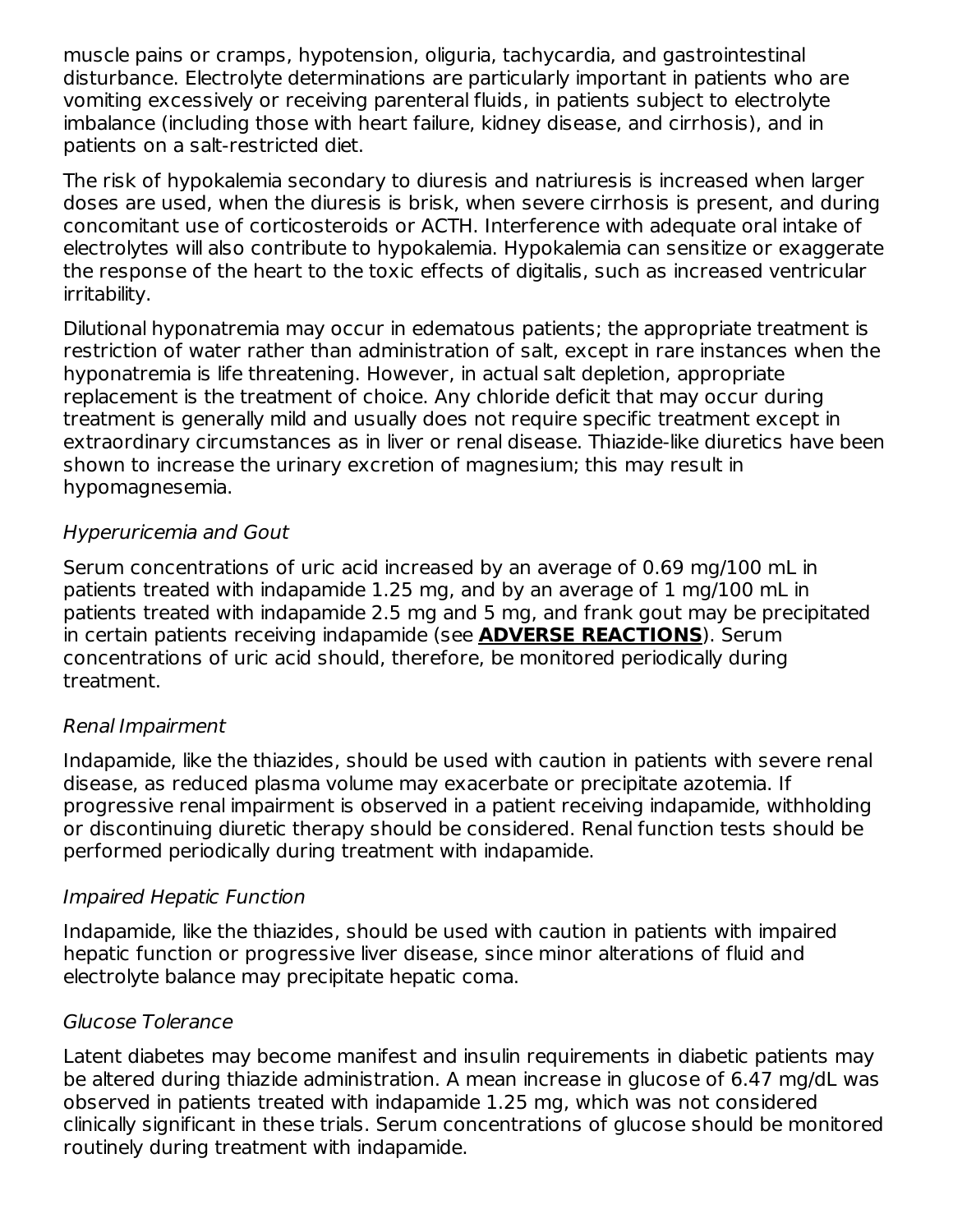# Calcium Excretion

Calcium excretion is decreased by diuretics pharmacologically related to indapamide. After 6 to 8 weeks of indapamide 1.25 mg treatment and in long-term studies of hypertensive patients with higher doses of indapamide, however, serum concentrations of calcium increased only slightly with indapamide. Prolonged treatment with drugs pharmacologically related to indapamide may in rare instances be associated with hypercalcemia and hypophosphatemia secondary to physiologic changes in the parathyroid gland; however, the common complications of hyperparathyroidism, such as renal lithiasis, bone resorption, and peptic ulcer, have not been seen. Treatment should be discontinued before tests for parathyroid function are performed. Like the thiazides, indapamide may decrease serum PBI levels without signs of thyroid disturbance.

# Interaction with Systemic Lupus Erythematosus

Thiazides have exacerbated or activated systemic lupus erythematosus and this possibility should be considered with indapamide as well.

### Acute Angle-Closure Glaucoma, Acute Myopia, and Choroidal Effusion

Sulfonamide or sulfonamide-derivative drugs, like indapamide, can cause an idiosyncratic reaction resulting in acute angle-closure glaucoma and elevated intraocular pressure with or without a noticeable acute myopic shift and/or choroidal effusions. Symptoms may include acute onset of decreased visual acuity or ocular pain and typically occur within hours to weeks of drug initiation. Untreated, the angle-closure glaucoma may result in permanent visual field loss. The primary treatment is to discontinue indapamide as rapidly as possible. Prompt medical or surgical treatments may need to be considered if the intraocular pressure remains uncontrolled. Risk factors for developing acute angleclosure glaucoma may include a history of sulfonamide or penicillin allergy.

# **Drug Interactions**

# Other Antihypertensives

Indapamide may add to or potentiate the action of other antihypertensive drugs. In limited controlled trials that compared the effect of indapamide combined with other antihypertensive drugs with the effect of the other drugs administered alone, there was no notable change in the nature or frequency of adverse reactions associated with the combined therapy.

Lithium

# See **WARNINGS**.

### Post-Sympathectomy Patient

The antihypertensive effect of the drug may be enhanced in the post-sympathectomized patient.

### Norepinephrine

Indapamide, like the thiazides, may decrease arterial responsiveness to norepinephrine,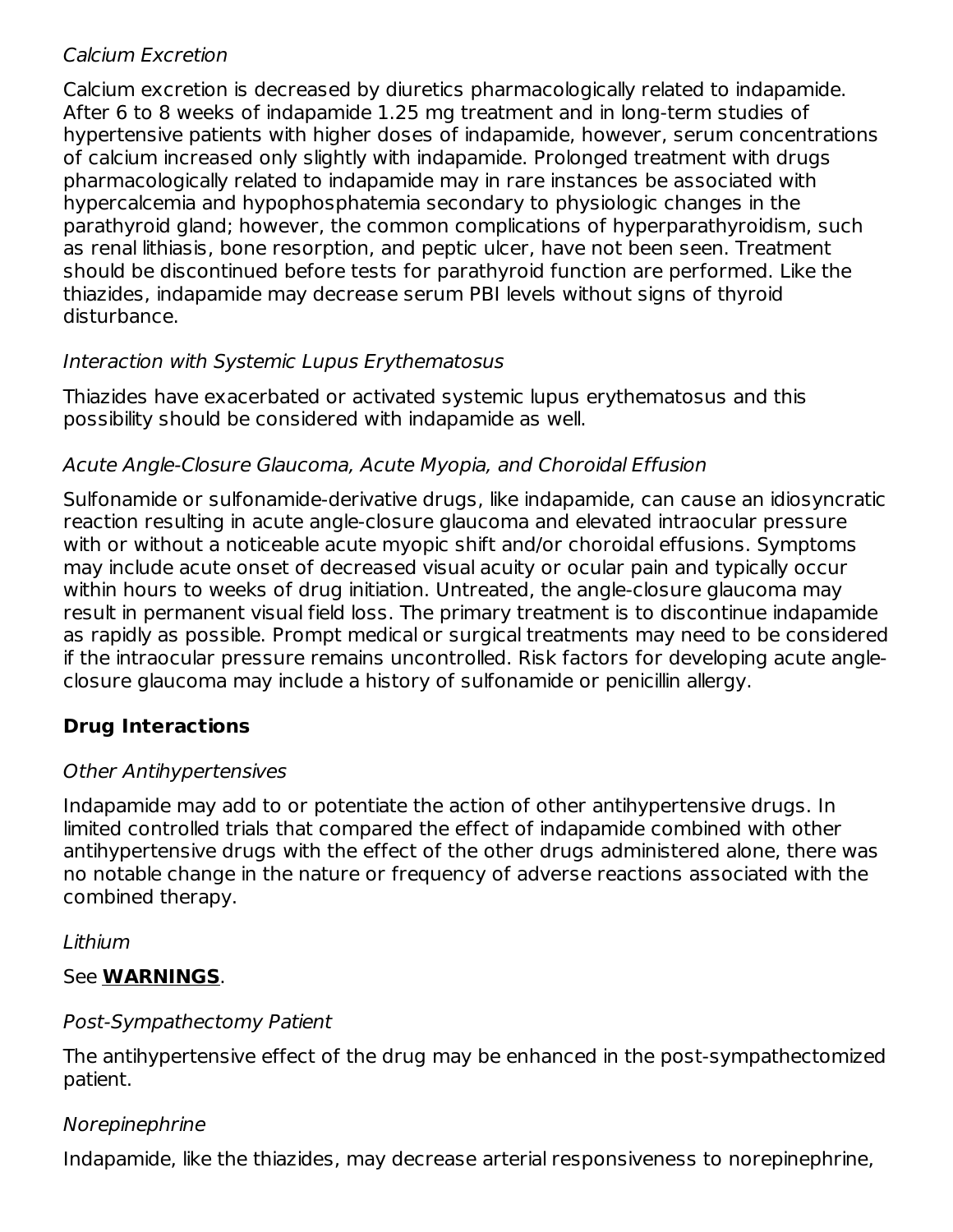but this diminution is not sufficient to preclude effectiveness of the pressor agent for therapeutic use.

# **Carcinogenesis, Mutagenesis, Impairment of Fertility**

Both mouse and rat lifetime carcinogenicity studies were conducted. There was no significant difference in the incidence of tumors between the indapamide-treated animals and the control groups.

# **Pregnancy**

# Teratogenic Effects

Reproduction studies have been performed in rats, mice and rabbits at doses up to 6,250 times the therapeutic human dose and have revealed no evidence of impaired fertility or harm to the fetus due to indapamide. Postnatal development in rats and mice was unaffected by pretreatment of parent animals during gestation. There are, however, no adequate and well controlled studies in pregnant women. Moreover, diuretics are known to cross the placental barrier and appear in cord blood. Because animal reproduction studies are not always predictive of human response, this drug should be used during pregnancy only if clearly needed. There may be hazards associated with this use such as fetal or neonatal jaundice, thrombocytopenia, and possibly other adverse reactions that have occurred in the adult.

# **Nursing Mothers**

It is not known whether this drug is excreted in human milk. Because most drugs are excreted in human milk, if use of this drug is deemed essential, the patient should stop nursing.

# **Pediatric Use**

Safety and effectiveness of indapamide in pediatric patients have not been established.

# **Geriatric Use**

Clinical studies of indapamide did not include sufficient numbers of subjects aged 65 and over to determine whether they respond differently from younger subjects. Other reported clinical experience has not identified differences in responses between the elderly and younger patients. In general, dose selection for an elderly patient should be cautious, usually starting at the low end of the dosing range, reflecting the greater frequency of decreased hepatic, renal, or cardiac function, and of concomitant disease or other drug therapy.

Severe cases of hyponatremia, accompanied by hypokalemia have been reported with recommended doses of indapamide in elderly females (see **WARNINGS**).

# **ADVERSE REACTIONS**

Most adverse effects have been mild and transient.

The clinical adverse reactions listed in Table 1 represent data from Phase II/III placebocontrolled studies (306 patients given indapamide 1.25 mg). The clinical adverse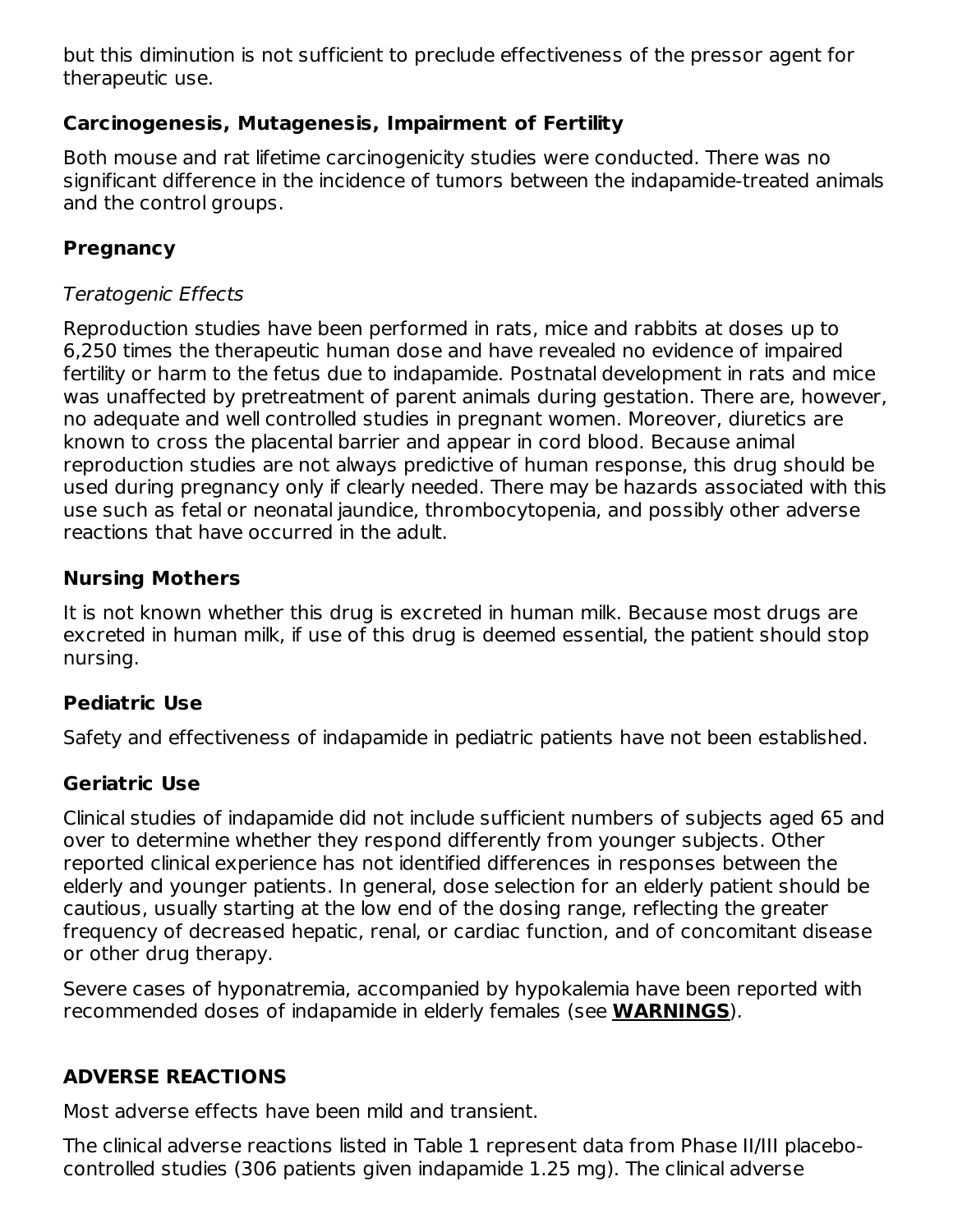reactions listed in Table 2 represent data from Phase II placebo-controlled studies and long-term controlled clinical trials (426 patients given indapamide 2.5 mg or 5 mg). The reactions are arranged into two groups: 1) a cumulative incidence equal to or greater than 5%; 2) a cumulative incidence less than 5%. Reactions are counted regardless of relation to drug.

| Incidence $\geq 5\%$           | Incidence $< 5\%$ <sup>1</sup>                                               |
|--------------------------------|------------------------------------------------------------------------------|
| <b>BODY AS A WHOLE</b>         |                                                                              |
| Headache                       | Asthenia                                                                     |
| Infection                      | Flu Syndrome                                                                 |
| Pain                           | <b>Abdominal Pain</b>                                                        |
| <b>Back Pain</b>               | <b>Chest Pain</b>                                                            |
| <b>GASTROINTESTINAL SYSTEM</b> |                                                                              |
|                                | Constipation<br><b>Diarrhea</b><br><b>Dyspepsia</b><br>Nausea                |
| METABOLIC SYSTEM               |                                                                              |
|                                | Peripheral Edema                                                             |
| <b>CENTRAL NERVOUS SYSTEM</b>  |                                                                              |
| <b>Dizziness</b>               | Nervousness                                                                  |
|                                | Hypertonia                                                                   |
| <b>RESPIRATORY SYSTEM</b>      |                                                                              |
| <b>Rhinitis</b>                | Cough<br>Pharyngitis<br>Sinusitis                                            |
| <b>SPECIAL SENSES</b>          |                                                                              |
|                                | Conjunctivitis                                                               |
| $1$ OTHER                      |                                                                              |
|                                | All other clinical adverse reactions occurred at an incidence of $\lt 1\%$ . |

### **TABLE 1: Adverse Reactions from Studies of 1.25 mg**

Approximately 4% of patients given indapamide 1.25 mg compared to 5% of the patients given placebo discontinued treatment in the trials of up to 8 weeks because of adverse reactions.

In controlled clinical trials of 6 to 8 weeks in duration, 20% of patients receiving indapamide 1.25 mg, 61% of patients receiving indapamide 5 mg, and 80% of patients receiving indapamide 10 mg had at least one potassium value below 3.4 mEq/L. In the indapamide 1.25 mg group, about 40% of those patients who reported hypokalemia as a laboratory adverse event returned to normal serum potassium values without intervention. Hypokalemia with concomitant clinical signs or symptoms occurred in 2% of patients receiving indapamide 1.25 mg.

# **TABLE 2: Adverse Reactions from Studies of 2.5 mg and 5 mg**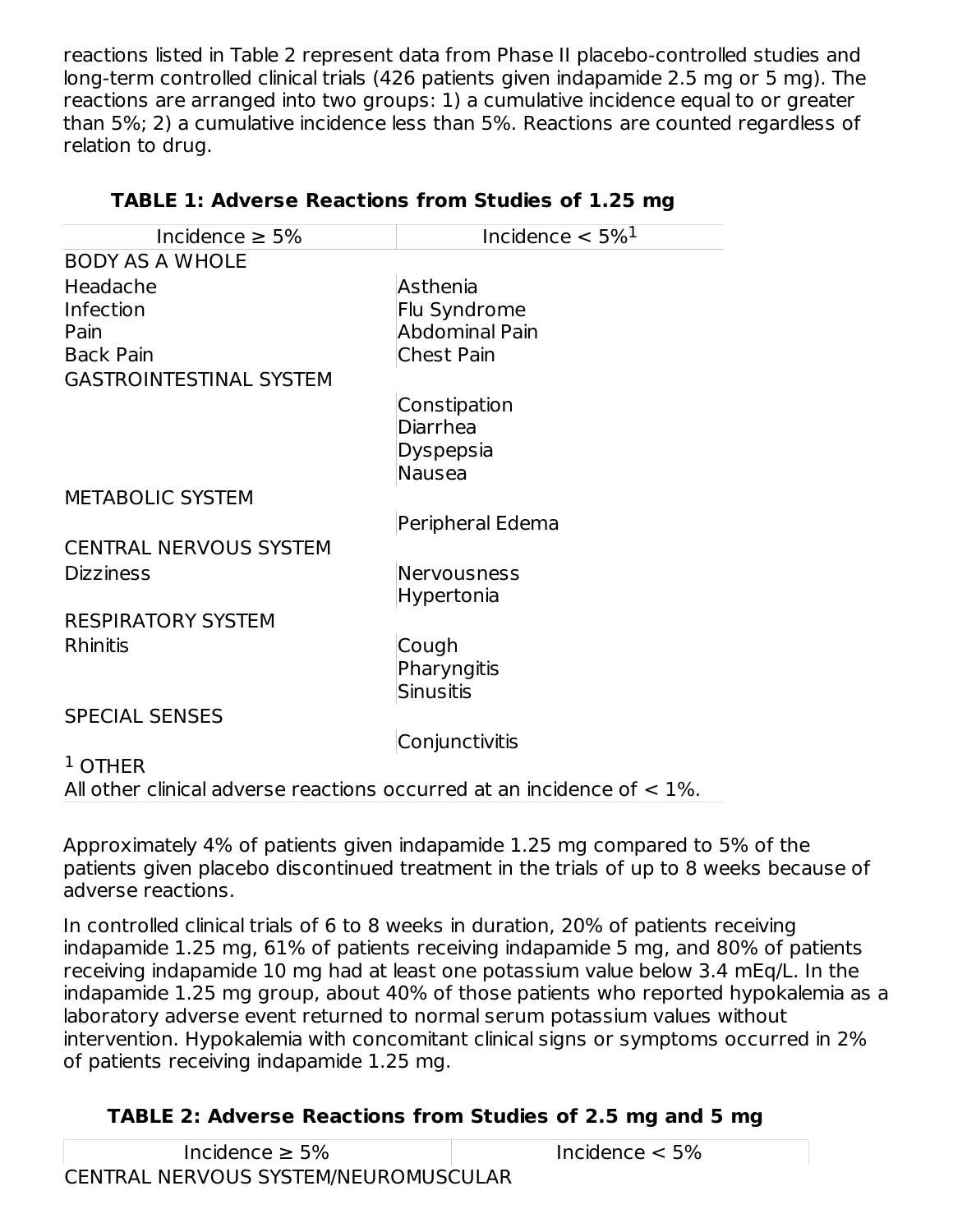| Headache<br><b>Dizziness</b>                 | Lightheadedness<br><b>Drowsiness</b> |
|----------------------------------------------|--------------------------------------|
| Fatigue, weakness, loss of energy,           | Vertigo                              |
| lethargy, tiredness, or malaise              | Insomnia                             |
| Muscle cramps or spasm, or numbness          | Depression                           |
| of the extremities                           | <b>Blurred Vision</b>                |
| Nervousness, tension, anxiety, irritability, |                                      |
| or agitation                                 |                                      |
| <b>GASTROINTESTINAL SYSTEM</b>               |                                      |
|                                              | Constipation                         |
|                                              | Nausea                               |
|                                              | Vomiting                             |
|                                              | Diarrhea                             |
|                                              | Gastric irritation                   |
|                                              | Abdominal pain or cramps             |
|                                              | Anorexia                             |
| <b>CARDIOVASCULAR SYSTEM</b>                 |                                      |
|                                              | Orthostatic hypotension              |
|                                              | Premature ventricular contractions   |
|                                              |                                      |
|                                              | Irregular heart beat<br>Palpitations |
| <b>GENITOURINARY SYSTEM</b>                  |                                      |
|                                              |                                      |
|                                              | <b>Frequency of urination</b>        |
|                                              | Nocturia                             |
|                                              | Polyuria                             |
| DERMATOLOGIC/HYPERSENSITIVITY                |                                      |
|                                              | Rash                                 |
|                                              | <b>Hives</b>                         |
|                                              | <b>Pruritus</b>                      |
|                                              | <b>Vasculitis</b>                    |
| <b>OTHER</b>                                 |                                      |
|                                              | Impotence or reduced libido          |
|                                              | Rhinorrhea                           |
|                                              | Flushing                             |
|                                              | Hyperuricemia                        |
|                                              | Hyperglycemia                        |
|                                              | Hyponatremia                         |
|                                              | Hypochloremia                        |
|                                              | Increase in serum urea nitrogen      |
|                                              | (BUN) or creatinine                  |
|                                              | Glycosuria                           |
|                                              | Weight loss                          |
|                                              | Dry mouth                            |
|                                              | Tingling of extremities              |

Because most of these data are from long-term studies (up to 40 weeks of treatment), it is probable that many of the adverse experiences reported are due to causes other than the drug. Approximately 10% of patients given indapamide discontinued treatment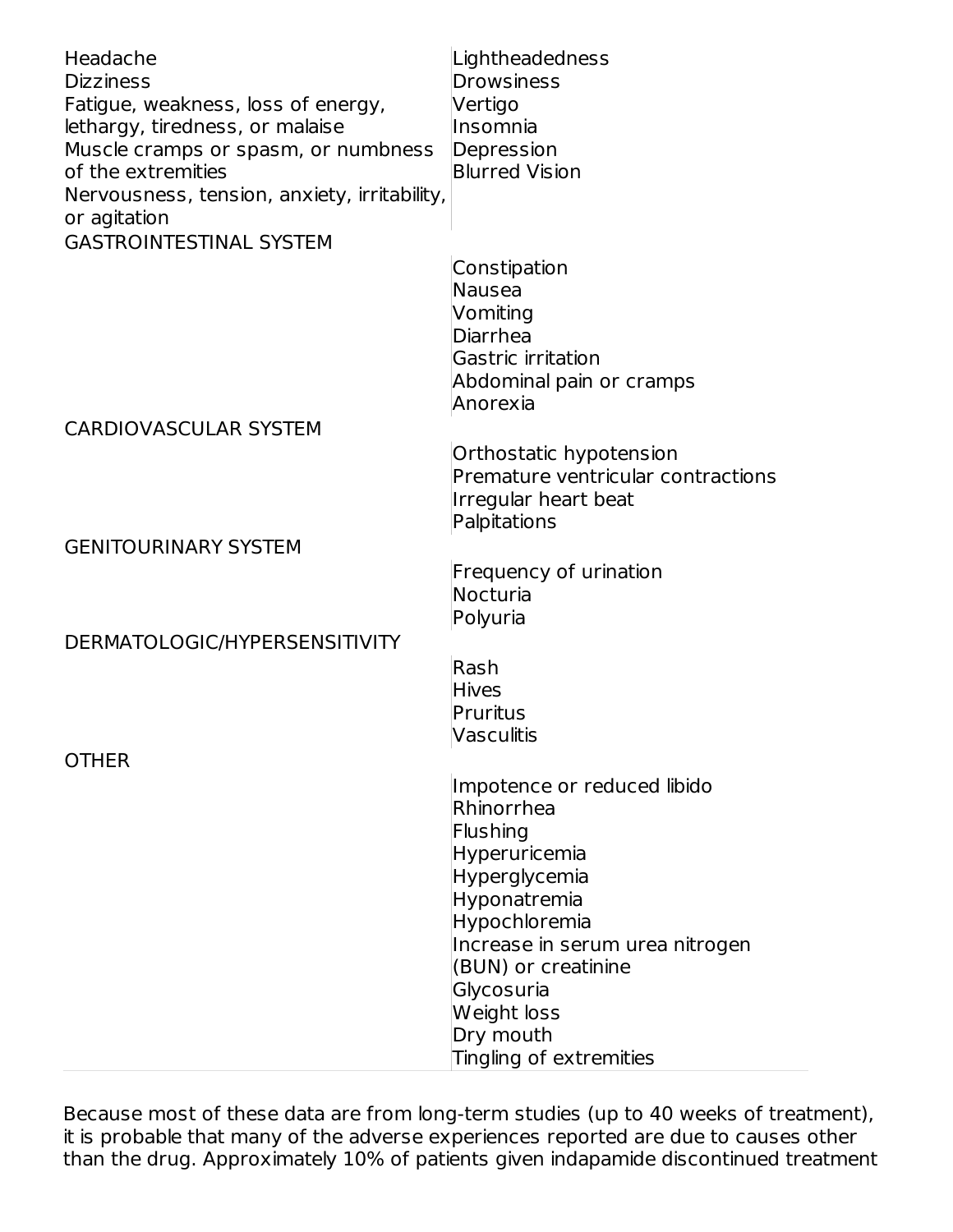in long-term trials because of reactions either related or unrelated to the drug.

Hypokalemia with concomitant clinical signs or symptoms occurred in 3% of patients receiving indapamide 2.5 mg q.d. and 7% of patients receiving indapamide 5 mg q.d. In long-term controlled clinical trials comparing the hypokalemic effects of daily doses of indapamide and hydrochlorothiazide, however, 47% of patients receiving indapamide 2.5 mg, 72% of patients receiving indapamide 5 mg, and 44% of patients receiving hydrochlorothiazide 50 mg had at least one potassium value (out of a total of 11 taken during the study) below 3.5 mEq/L. In the indapamide 2.5 mg group, over 50% of those patients returned to normal serum potassium values without intervention.

In clinical trials of 6 to 8 weeks, the mean changes in selected values were as shown in the tables below.

| Mean Changes from Baseline after 8 Weeks of Treatment - 1.25 mg |                  |                                   |                        |            |         |  |  |
|-----------------------------------------------------------------|------------------|-----------------------------------|------------------------|------------|---------|--|--|
|                                                                 |                  | <b>Serum Electrolytes (mEq/L)</b> | <b>Serum Uric Acid</b> | <b>BUN</b> |         |  |  |
|                                                                 | <b>Potassium</b> | <b>Sodium</b>                     | <b>Chloride</b>        | (mg/dL)    | (mg/dL) |  |  |
| Indapamide 1.25 mg<br>$(n=255$ to 257)                          | $-0.28$          | $-0.63$                           | $-2.60$                | 0.69       | 1.46    |  |  |
| Placebo<br>$(n=263 \text{ to } 266)$                            | 0.00             | $-0.11$                           | $-0.21$                | 0.06       | 0.06    |  |  |

No patients receiving indapamide 1.25 mg experienced hyponatremia considered possibly clinically significant (< 125 mEq/L).

Indapamide had no adverse effects on lipids.

| Mean Changes from Baseline after 40 Weeks of Treatment - 2.5 mg and 5<br>mq |                  |                                   |                 |                 |            |  |
|-----------------------------------------------------------------------------|------------------|-----------------------------------|-----------------|-----------------|------------|--|
|                                                                             |                  | <b>Serum Electrolytes (mEq/L)</b> |                 | Serum Uric Acid | <b>BUN</b> |  |
|                                                                             | <b>Potassium</b> | <b>Sodium</b>                     | <b>Chloride</b> | (mg/dL)         | (mg/dL)    |  |
| Indapamide 2.5 mg<br>$(n=76)$                                               | $-0.4$           | $-0.6$                            | $-3.6$          | 0.7             | $-0.1$     |  |
| Indapamide 5 mg<br>$(n=81)$                                                 | $-0.6$           | $-0.7$                            | $-5.1$          | 1.1             | 1.4        |  |

The following reactions have been reported with clinical usage of indapamide: jaundice (intrahepatic cholestatic jaundice), hepatitis, pancreatitis, and abnormal liver function tests. These reactions were reversible with discontinuance of the drug.

Also reported are erythema multiforme, Stevens-Johnson Syndrome, bullous eruptions, purpura, photosensitivity, fever, pneumonitis, anaphylactic reactions, agranulocytosis, leukopenia, thrombocytopenia, and aplastic anemia. Other adverse reactions reported with antihypertensive/diuretics are necrotizing angiitis, respiratory distress, sialadenitis, xanthopsia.

### **Postmarketing Experience**

### Eye Disorders

Choroidal effusion, acute myopia, and angle-closure glaucoma (frequency not known). $<sup>1</sup>$ </sup>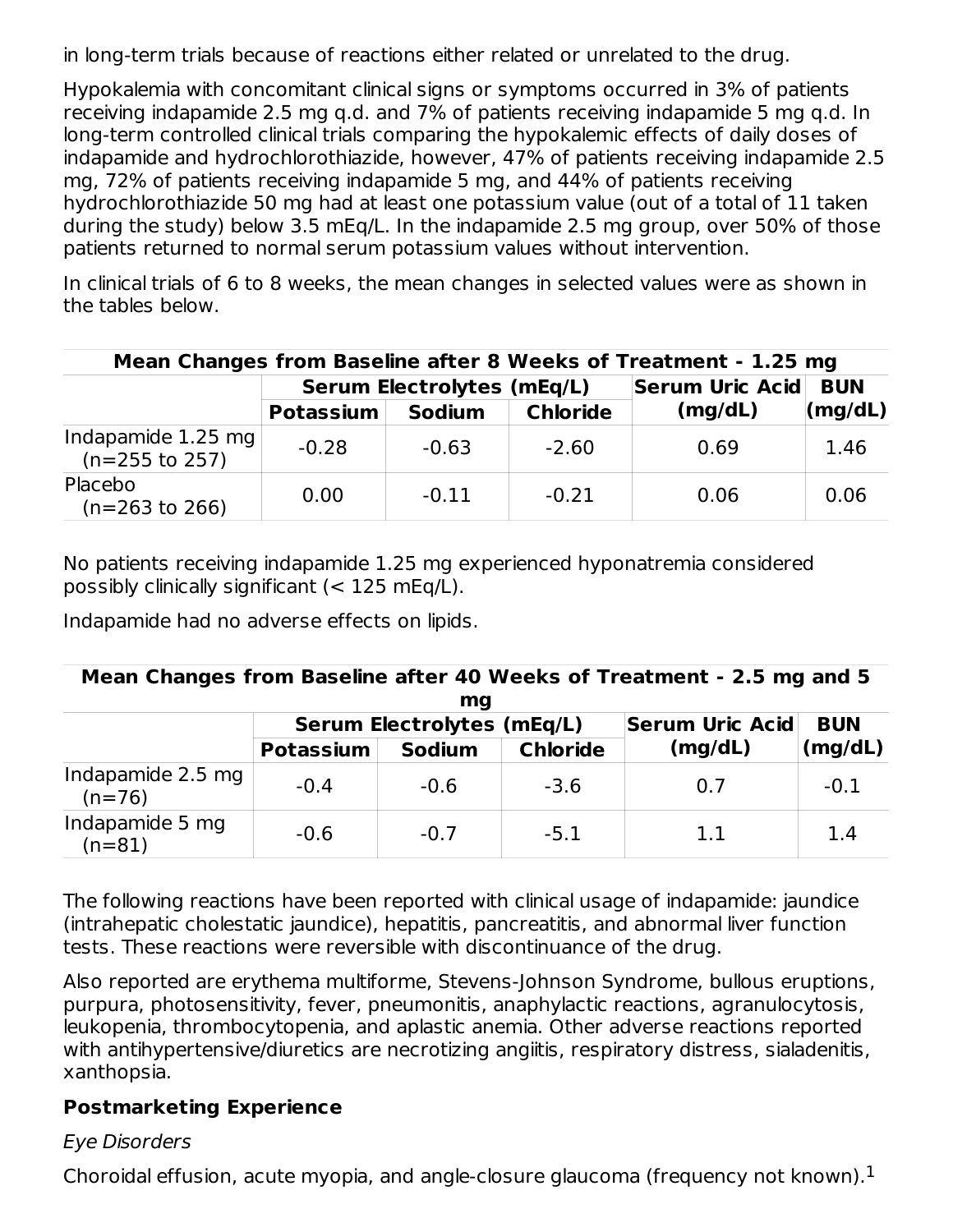$^1$  Module 2.5 SER-indapamide-choroidal effusion-acute myopia and angle-closure glaucoma-Jul2020.

# **OVERDOSAGE**

Symptoms of overdosage include nausea, vomiting, weakness, gastrointestinal disorders, and disturbances of electrolyte balance. In severe instances, hypotension and depressed respiration may be observed. If this occurs, support of respiration and cardiac circulation should be instituted. There is no specific antidote. An evacuation of the stomach is recommended by emesis and gastric lavage after which the electrolyte and fluid balance should be evaluated carefully.

# **DOSAGE AND ADMINISTRATION**

# **Hypertension**

The adult starting indapamide dose for hypertension is 1.25 mg as a single daily dose taken in the morning. If the response to 1.25 mg is not satisfactory after 4 weeks, the daily dose may be increased to 2.5 mg taken once daily. If the response to 2.5 mg is not satisfactory after 4 weeks, the daily dose may be increased to 5 mg taken once daily, but adding another antihypertensive should be considered.

# **Edema of Congestive Heart Failure**

The adult starting indapamide dose for edema of congestive heart failure is 2.5 mg as a single daily dose taken in the morning. If the response to 2.5 mg is not satisfactory after one week, the daily dose may be increased to 5 mg taken once daily.

If the antihypertensive response to indapamide is insufficient, indapamide may be combined with other antihypertensive drugs, with careful monitoring of blood pressure. It is recommended that the usual dose of other agents be reduced by 50% during initial combination therapy. As the blood pressure response becomes evident, further dosage adjustments may be necessary.

In general, doses of 5 mg and larger have not appeared to provide additional effects on blood pressure or heart failure, but are associated with a greater degree of hypokalemia. There is minimal clinical trial experience in patients with doses greater than 5 mg once a day.

# **HOW SUPPLIED**

Indapamide Tablets USP are available containing 1.25 mg or 2.5 mg of indapamide USP.

The 1.25 mg tablets are orange, round, film coated tablets debossed 'ANI' over '510' on one side and plain on the other side. They are available in bottles of 100 tablets (NDC 62559-510-01).

The 2.5 mg tablets are white, round, film coated tablets debossed 'ANI' over '511' on one side and plain on the other side. They are available in bottles of 100 tablets (NDC 62559-511-01).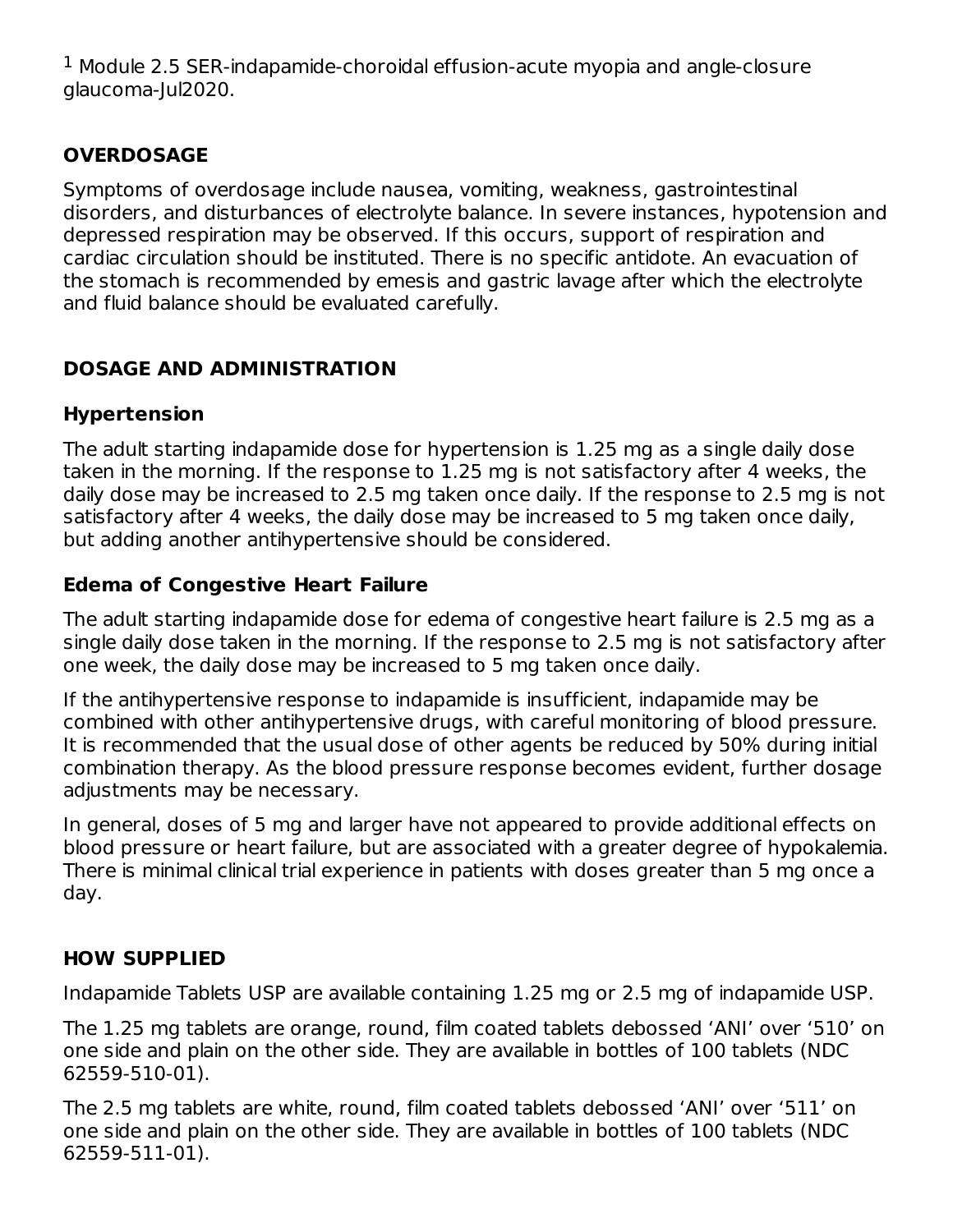**Store at 20° to 25°C (68° to 77°F) [see USP Controlled Room Temperature].**

### **Keep container tightly closed.**

#### **Avoid excessive heat.**

Dispense in a tight, light-resistant container as defined in the USP using a child-resistant closure.

Manufactured by: ANI Pharmaceuticals, Inc. Baudette, MN 56623



9957 Rev 03/21

### **Package/Label Display Panel**

#### **Indapamide Tablets USP, 1.25 mg NDC 62559-510-01 Rx only 100 Tablets**

**Package/Label Display Panel**

**Indapamide Tablets USP, 2.5 mg NDC 62559-511-01 Rx only 100 Tablets**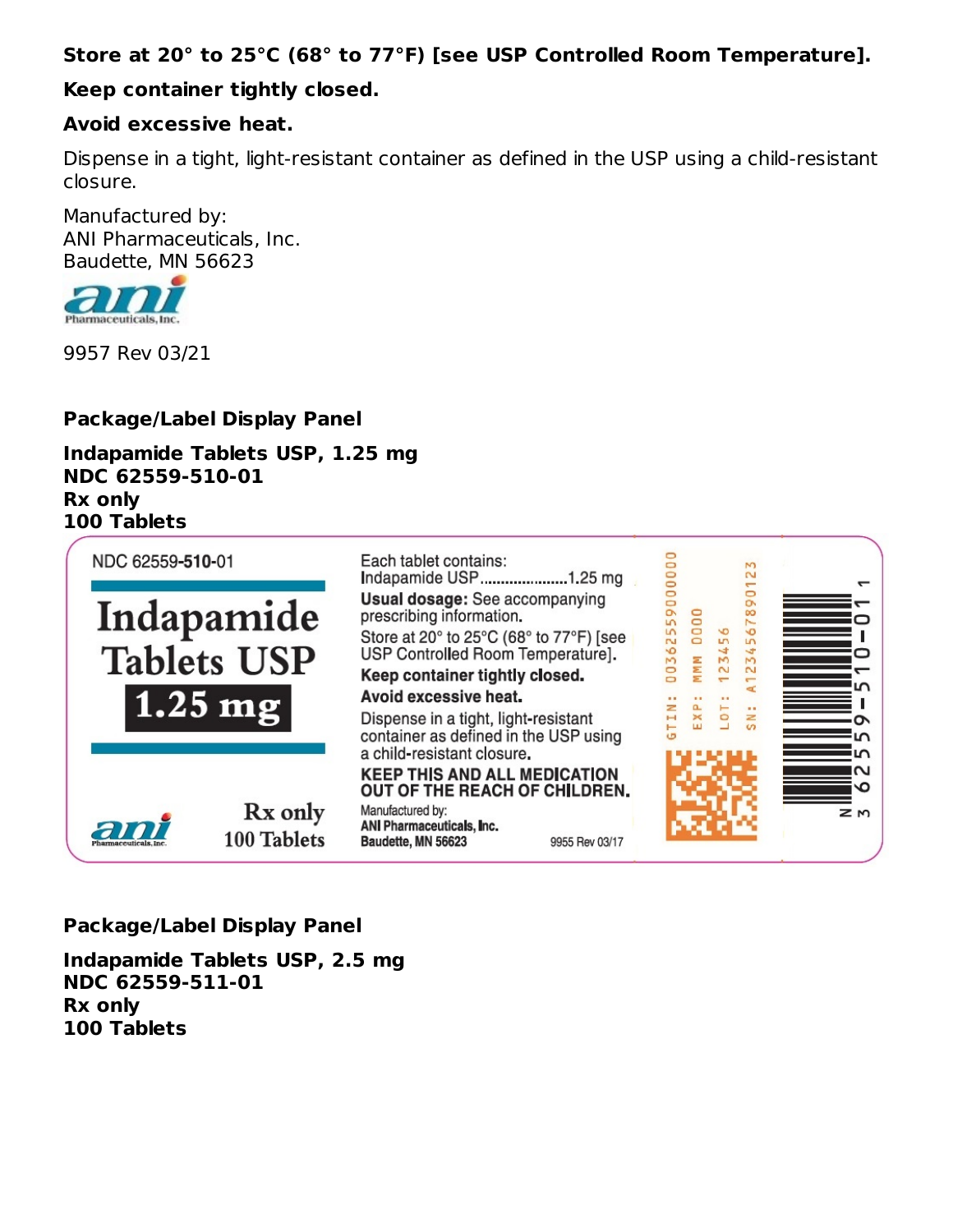

| <b>INDAPAMIDE</b>                                                                      |                        |                         |  |                           |          |                 |
|----------------------------------------------------------------------------------------|------------------------|-------------------------|--|---------------------------|----------|-----------------|
| indapamide tablet, film coated                                                         |                        |                         |  |                           |          |                 |
|                                                                                        |                        |                         |  |                           |          |                 |
| <b>Product Information</b>                                                             |                        |                         |  |                           |          |                 |
| <b>Product Type</b>                                                                    |                        | HUMAN PRESCRIPTION DRUG |  | <b>Item Code (Source)</b> |          | NDC:62559-510   |
| <b>Route of Administration</b>                                                         | ORAL                   |                         |  |                           |          |                 |
|                                                                                        |                        |                         |  |                           |          |                 |
|                                                                                        |                        |                         |  |                           |          |                 |
| <b>Active Ingredient/Active Moiety</b>                                                 |                        |                         |  |                           |          |                 |
|                                                                                        | <b>Ingredient Name</b> |                         |  | <b>Basis of Strength</b>  |          | <b>Strength</b> |
| INDAPAMIDE (UNII: F089I0511L) (INDAPAMIDE - UNII:F089I0511L)                           |                        |                         |  | <b>INDAPAMIDE</b>         |          | $1.25$ mg       |
|                                                                                        |                        |                         |  |                           |          |                 |
|                                                                                        |                        |                         |  |                           |          |                 |
| <b>Inactive Ingredients</b>                                                            |                        |                         |  |                           |          |                 |
|                                                                                        |                        | <b>Ingredient Name</b>  |  |                           |          | <b>Strength</b> |
| <b>STARCH, CORN (UNII: O8232NY3SJ)</b>                                                 |                        |                         |  |                           |          |                 |
| HYPROMELLOSE, UNSPECIFIED (UNII: 3NXW29V3WO)                                           |                        |                         |  |                           |          |                 |
| LACTOSE MONOHYDRATE (UNII: EWQ57Q8I5X)                                                 |                        |                         |  |                           |          |                 |
| MAGNESIUM STEARATE (UNII: 70097M6I30)<br>MICROCRYSTALLINE CELLULOSE (UNII: OP1R32D61U) |                        |                         |  |                           |          |                 |
| POLYETHYLENE GLYCOL, UNSPECIFIED (UNII: 3WQ0SDW1A)                                     |                        |                         |  |                           |          |                 |
| POLYSORBATE 80 (UNII: 60ZP39ZG8H)                                                      |                        |                         |  |                           |          |                 |
| TALC (UNII: 7SEV7J4R1U)                                                                |                        |                         |  |                           |          |                 |
| TITANIUM DIOXIDE (UNII: 15FIX9V2JP)                                                    |                        |                         |  |                           |          |                 |
| FD&C YELLOW NO. 6 (UNII: H77VEI93A8)                                                   |                        |                         |  |                           |          |                 |
|                                                                                        |                        |                         |  |                           |          |                 |
|                                                                                        |                        |                         |  |                           |          |                 |
| <b>Product Characteristics</b>                                                         |                        |                         |  |                           |          |                 |
| Color                                                                                  | ORANGE                 | <b>Score</b>            |  |                           | no score |                 |
| <b>Shape</b>                                                                           | <b>ROUND</b>           | <b>Size</b>             |  | 7 <sub>mm</sub>           |          |                 |
| <b>Flavor</b><br><b>Imprint Code</b>                                                   |                        |                         |  |                           | ANI;510  |                 |
| <b>Contains</b>                                                                        |                        |                         |  |                           |          |                 |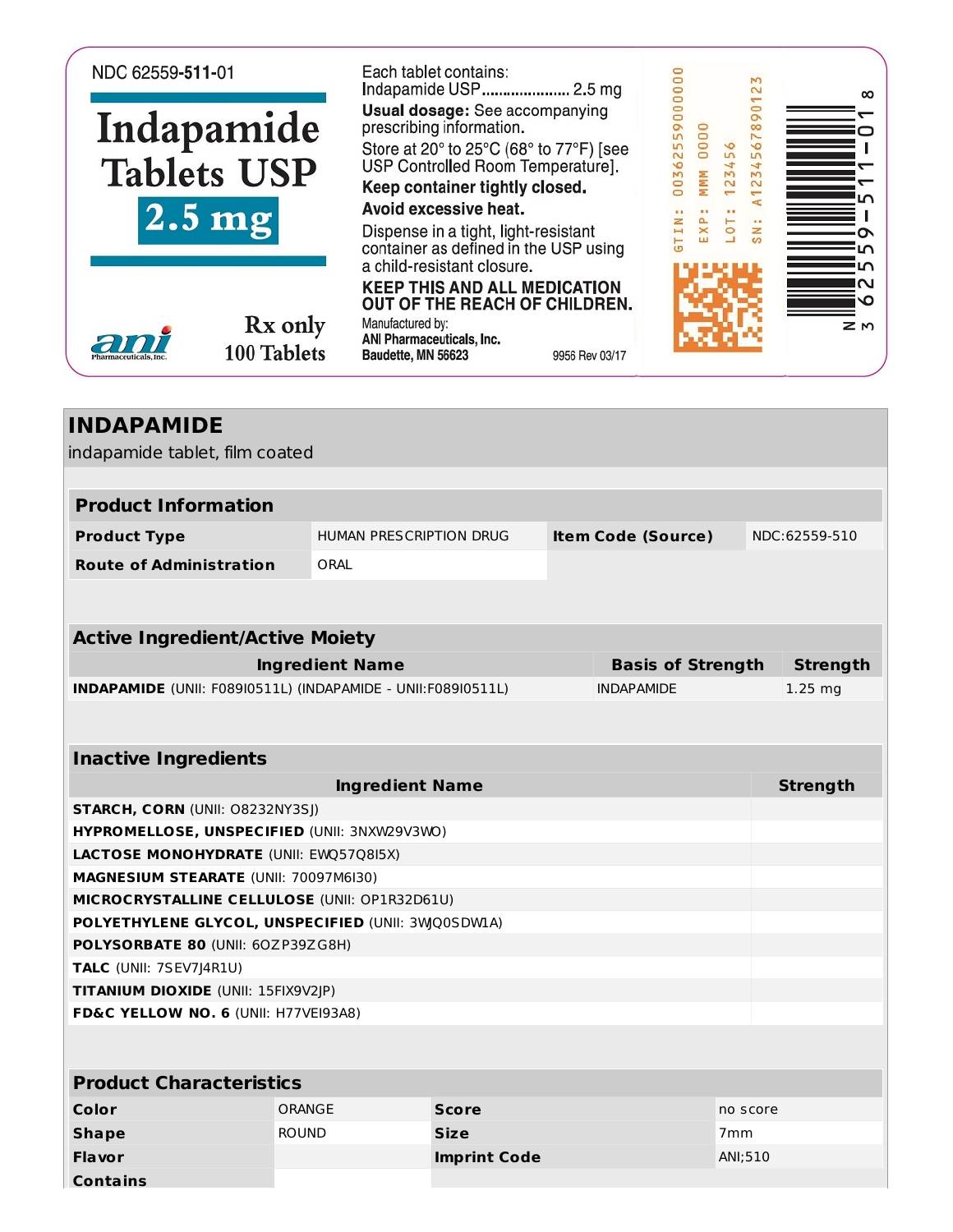| <b>Packaging</b>                                                                           |  |            |                                                               |  |  |                                       |  |                                     |  |
|--------------------------------------------------------------------------------------------|--|------------|---------------------------------------------------------------|--|--|---------------------------------------|--|-------------------------------------|--|
| <b>Item Code</b><br>#                                                                      |  |            | <b>Package Description</b>                                    |  |  | <b>Marketing Start</b><br><b>Date</b> |  | <b>Marketing End</b><br><b>Date</b> |  |
| NDC:62559-510- 100 in 1 BOTTLE; Type 0: Not a Combination<br>$\mathbf{1}$<br>01<br>Product |  | 04/24/2017 |                                                               |  |  |                                       |  |                                     |  |
|                                                                                            |  |            |                                                               |  |  |                                       |  |                                     |  |
| <b>Marketing Information</b>                                                               |  |            |                                                               |  |  |                                       |  |                                     |  |
| <b>Marketing</b><br>Category                                                               |  |            | <b>Application Number or Monograph</b><br><b>Citation</b>     |  |  | <b>Marketing Start</b><br><b>Date</b> |  | <b>Marketing End</b><br><b>Date</b> |  |
| <b>ANDA</b>                                                                                |  | ANDA074299 |                                                               |  |  | 04/24/2017                            |  |                                     |  |
|                                                                                            |  |            |                                                               |  |  |                                       |  |                                     |  |
| <b>INDAPAMIDE</b>                                                                          |  |            |                                                               |  |  |                                       |  |                                     |  |
| indapamide tablet, film coated                                                             |  |            |                                                               |  |  |                                       |  |                                     |  |
|                                                                                            |  |            |                                                               |  |  |                                       |  |                                     |  |
| <b>Product Information</b>                                                                 |  |            |                                                               |  |  |                                       |  |                                     |  |
| <b>Product Type</b>                                                                        |  |            | <b>HUMAN PRESCRIPTION DRUG</b>                                |  |  | <b>Item Code (Source)</b>             |  | NDC:62559-511                       |  |
| <b>Route of Administration</b>                                                             |  |            | ORAL                                                          |  |  |                                       |  |                                     |  |
|                                                                                            |  |            |                                                               |  |  |                                       |  |                                     |  |
| <b>Active Ingredient/Active Moiety</b>                                                     |  |            |                                                               |  |  |                                       |  |                                     |  |
| <b>Basis of Strength</b><br><b>Strength</b><br><b>Ingredient Name</b>                      |  |            |                                                               |  |  |                                       |  |                                     |  |
|                                                                                            |  |            | INDAPAMIDE (UNII: F089I0511L) (INDAPAMIDE - UNII: F089I0511L) |  |  | <b>INDAPAMIDE</b>                     |  | 2.5 <sub>mg</sub>                   |  |
|                                                                                            |  |            |                                                               |  |  |                                       |  |                                     |  |
| <b>Inactive Ingredients</b>                                                                |  |            |                                                               |  |  |                                       |  |                                     |  |
|                                                                                            |  |            | <b>Ingredient Name</b>                                        |  |  |                                       |  | <b>Strength</b>                     |  |
| <b>CTADCU CODN (HAUL OCCOONLYCE)</b>                                                       |  |            |                                                               |  |  |                                       |  |                                     |  |

|                                                      | ------- |
|------------------------------------------------------|---------|
| <b>STARCH, CORN (UNII: 08232NY3SI)</b>               |         |
| <b>HYPROMELLOSE, UNSPECIFIED (UNII: 3NXW29V3WO)</b>  |         |
| <b>LACTOSE MONOHYDRATE (UNII: EWO5708I5X)</b>        |         |
| <b>MAGNESIUM STEARATE (UNII: 70097M6I30)</b>         |         |
| <b>MICROCRYSTALLINE CELLULOSE (UNII: OP1R32D61U)</b> |         |
| POLYETHYLENE GLYCOL, UNSPECIFIED (UNII: 3WQ0SDW1A)   |         |
| <b>POLYSORBATE 80 (UNII: 60ZP39ZG8H)</b>             |         |
| <b>TALC</b> (UNII: 7SEV7J4R1U)                       |         |
| <b>TITANIUM DIOXIDE</b> (UNII: 15FIX9V2JP)           |         |
|                                                      |         |

# **Product Characteristics**

| Color           | <b>WHITE</b> | <b>Score</b>        | no score        |
|-----------------|--------------|---------------------|-----------------|
| <b>Shape</b>    | <b>ROUND</b> | <b>Size</b>         | 7 <sub>mm</sub> |
| <b>Flavor</b>   |              | <b>Imprint Code</b> | ANI; 511        |
| <b>Contains</b> |              |                     |                 |